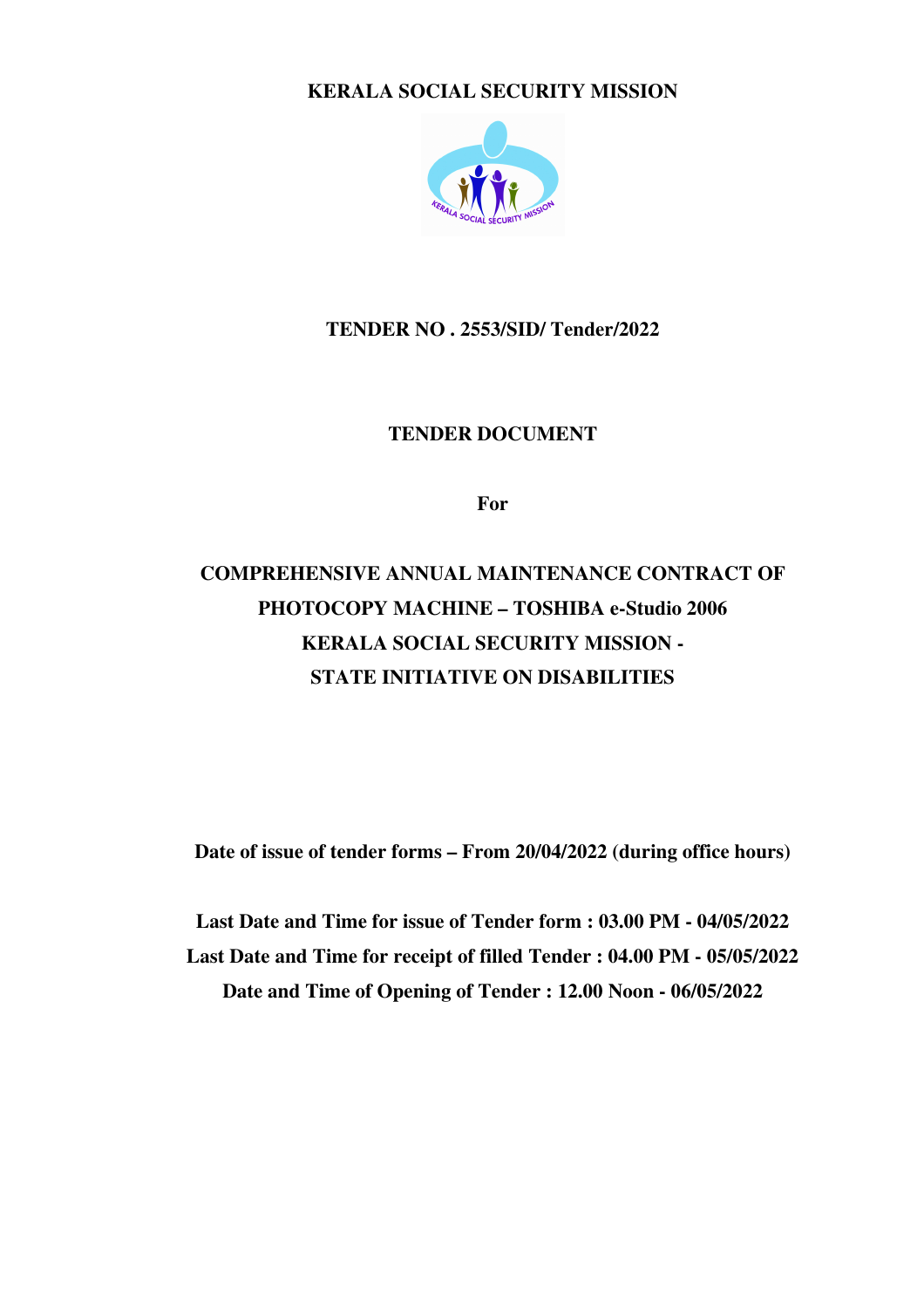- I. Instruction to Tenderers
- II. Terms and Conditions Schedule 1 – Terms and Conditions
- III. Price Tender Form

## **I. Instruction to Tenders:-**

- 1) The Tender is intending to provide to quote per copy rate inclusive of all taxes under the Comprehensive Annual Maintenance Contract (CAMC) for Photocopy Machine (01 number), Toshiba e-studio 2006, Sl. No.CYKC 67481 – Model 2014 of Kerala Social Security Mission - State Initiative on Disabilities Project Trivandrum for two (02) years.
- 2) The tender is intended to select a company for Comprehensive Annual Maintenance Contract including cost of all new original genuine spares and consumables for proper functioning of the photocopy machine.
- 3) The company with whom CAMC will be executed shall be required to replace all the defective parts of the equipment with genuine original spare parts.
- 4) The Tender should be accompanied by Earnest Money Deposit (EMD) in the form of **DD** drawn in favour of **Executive Director, Kerala Social Security Mission payable at Thiruvananthapuram** for a sum of **Rs.2,500/-** failing which the Tender is likely to be summarily rejected. The cost of the tender form is **Rs 500 + Rs. 90 (GST)**. The EMD submitted will be converted to Security Deposit and will be released at the end of Contract period.
- 5) The Tender should be submitted in a single sealed cover with the respective Tender number mentioned there on, complete in all respect, addressed and submit to **The Executive Director, Kerala Social Security Mission, IInd Floor, Daycare Centre for Aged, Social Welfare Institutional Complex, Poojappura, Thiruvananthapuram – 695 012** on or before the due date and time mentioned in the Tender Notification. Kerala Social Security Mission shall not be responsible for any delay, if any, in the delivery of the Tender documents or non receipt of the same.
- 6) The tender should be accompanied with income tax return and annual accounts with audit report of the company/firm for the last three years (2018-19, 2019-20, 2020-21)
- 7) The tender should be accompanied with documentary proof that the bidder have been in the business of photocopy Machine Maintenance service for at least three years.
- 8) GST Registration certificate, PAN card, Registration certificate of the Company/Firm and MSME Exemption certification (if any) to be enclosed along with the tender.
- 9) Before submitting the tender it is requested to depute the service engineer for inspection of the machine within 10 days of issue of tender document and submit the rates for the CAMC. KSSM shall not pay any fee for the inspection.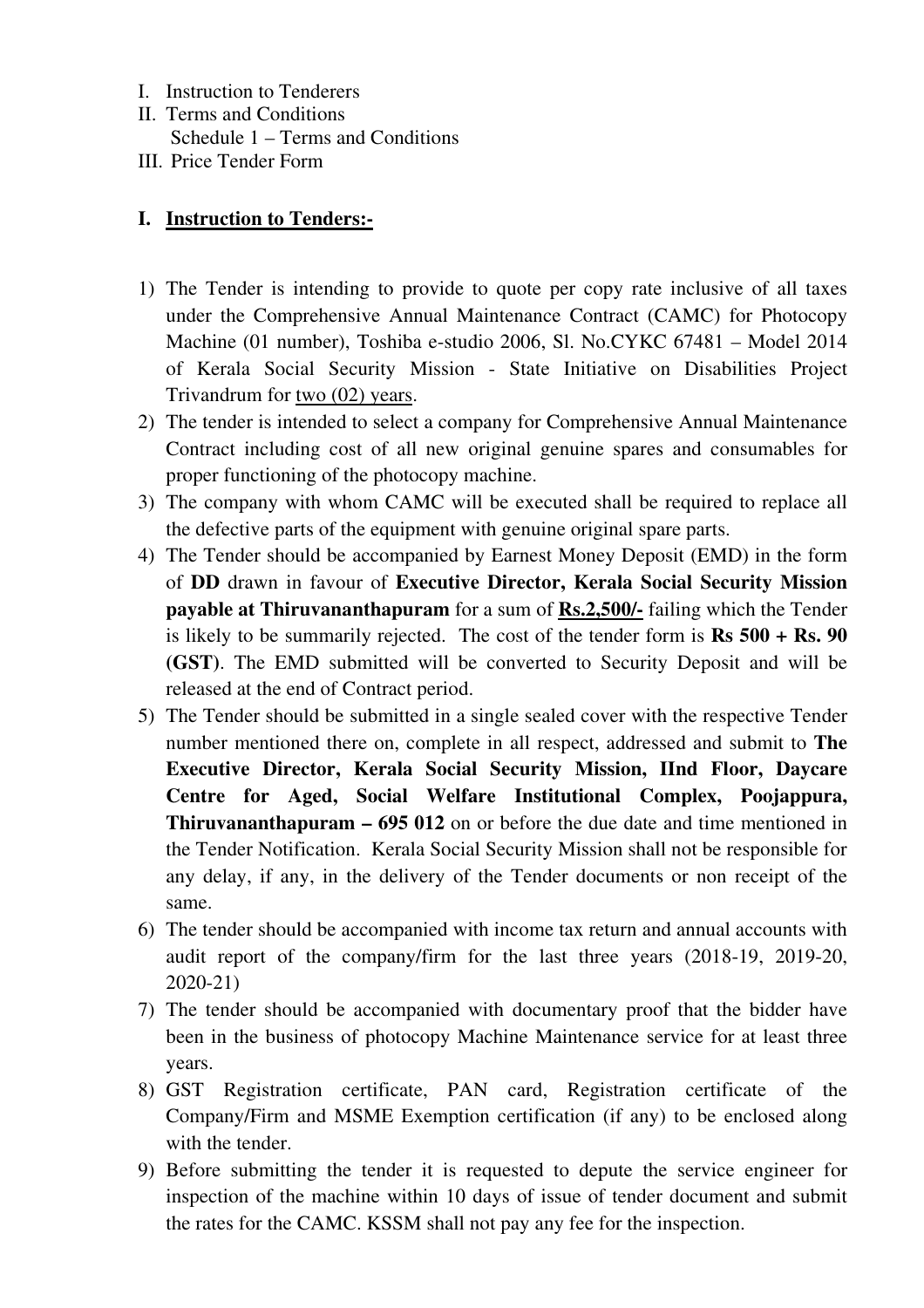- 10)The service comprises preventive and corrective maintenance covering replacement as well as repair to make the photocopy machine operational also includes carrying out necessary preventive maintenance every quarter.
- 11)The successful bidder is required to send technically qualified engineers on call basis, who should have working experience in repair of photocopy machine and carrying out preventive maintenance services. The Engineer should attend the call within two hours and repair the photocopy machine within 4 hours.

## **Tender submission/Tender opening date**

- **a) The last date and time of issue of Tender document: 03.00 PM 04/05/2022**
- **b) The last date and time of receipt of Tender: 04.00 PM 05/05/2022**
- **c) Date and time of opening Tender: 12.00 noon 06/05/2022**
	- 12)In the event of the date mentioned above being declared subsequently as holiday for KSSM office, the due date for submission and opening of Tender will be the next working day at the same venue and time.
	- 13)Tenders received after the time deadline for submission shall not be considered.
	- 14)The tenderer is expected to examine all specification, instructions, terms and conditions given in the Tender document. Failure to furnish all information required in the Tender document or submission of Tender not substantially responsive to the Tender documents in every respect will be at the tenderers risk and may result in rejection of the Tender.
	- 15)Any clarification required will have to be obtained 3 days prior to the date of opening of the tender from the Office of Kerala Social Security Mission, Poojappura, Thiruvananthapuram.
	- 16)A certificate/declaration as given in schedule 1 stating that ALL TERMS AND CONDITIONS of this Tender is acceptable should accompany the tender failing which the tender is likely to be summarily rejected.
	- 17)The validity of the Tender shall be for a period of two years.
	- 18) Incomplete tenders will be summarily rejected without any further Correspondence.

## **Terms and Conditions:-**

- 1) Unsealed Tenders received are liable to be rejected and this will be at the risk of the Tenderer.
- 2) The contract period will be for two years from the date of agreement. If the Executive Director, Kerala Social Security Mission so desires the contract may be extended further. During the period of contract, rates and other conditions will not be changed under any circumstances.
- 3) The EMD of successful Tenderers will be converted to security Deposit and will be refunded at the end of contract period.